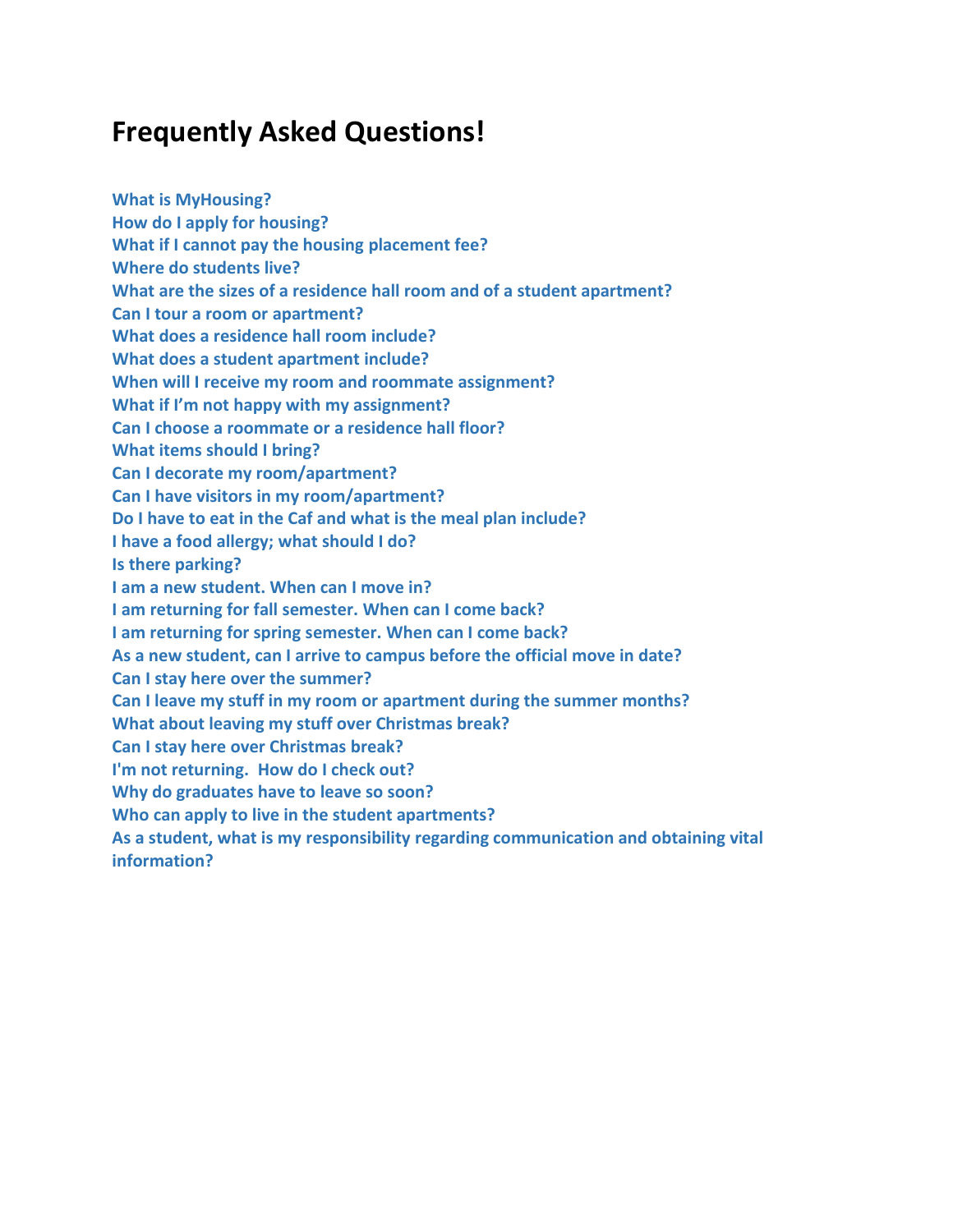# **What is MyHousing?**

MyHousing is Northwest University's housing tool for online applications, roommate and room selection, and placement information. Students may log on anytime to review their specific housing information.

# **How do I apply for housing?**

- 1. Register for classes.
- 2. Log onto Eagle by going to<http://eagle.northwestu.edu/my-housing/> (use your NU email and password)
- 3. Find the dropdown menu that says "Applications."
- 4. Complete the application that relates to you.
- 5. **NEW** students will need to pay a \$150 non-refundable housing placement fee, which is required to secure an on campus housing placement. Returning students should already have a fee on file. This ONE-time fee will follow students even if they change housing locations on campus. It will be kept on file until a student moves out of campus housing. This fee is refundable only to new incoming students who apply for housing, pay the fee, but withdraw before being assigned a room. Once a student has been assigned a room, the fee is nonrefundable even if they do not end up attending Northwest University.

# **What if I cannot pay the housing placement fee?**

Your housing application will not be complete until the placement fee is paid in full. You will therefore not receive a housing placement until the application is complete and the fee is paid.

# **Where do students live?**

New incoming freshman live in Guy, Perks or Crowder (GPC). Returning upperclassmen students and some transfer students live in Gray/Beatty. Other returning upperclassmen students live in our Student Apartments. The Student Apartments have four and six-person occupancy. We are not able to place incoming students in the Student Apartments for their first semester, as the apartments are filled in the spring semester for the following fall with returning students.

# **What are the sizes of a residence hall room and of a student apartment?**

**Residence Halls**: The average room size is 15' long by 11'3" wide. The average closet is 4' wide by 2'3" deep.

**Student Apartments:** The average room size is 10' by 9'. The average closet is 7' wide by 2'10" deep.

For more specific measurements, visit the various housing options [here.](http://eagle.northwestu.edu/departments/housing/housing-options/)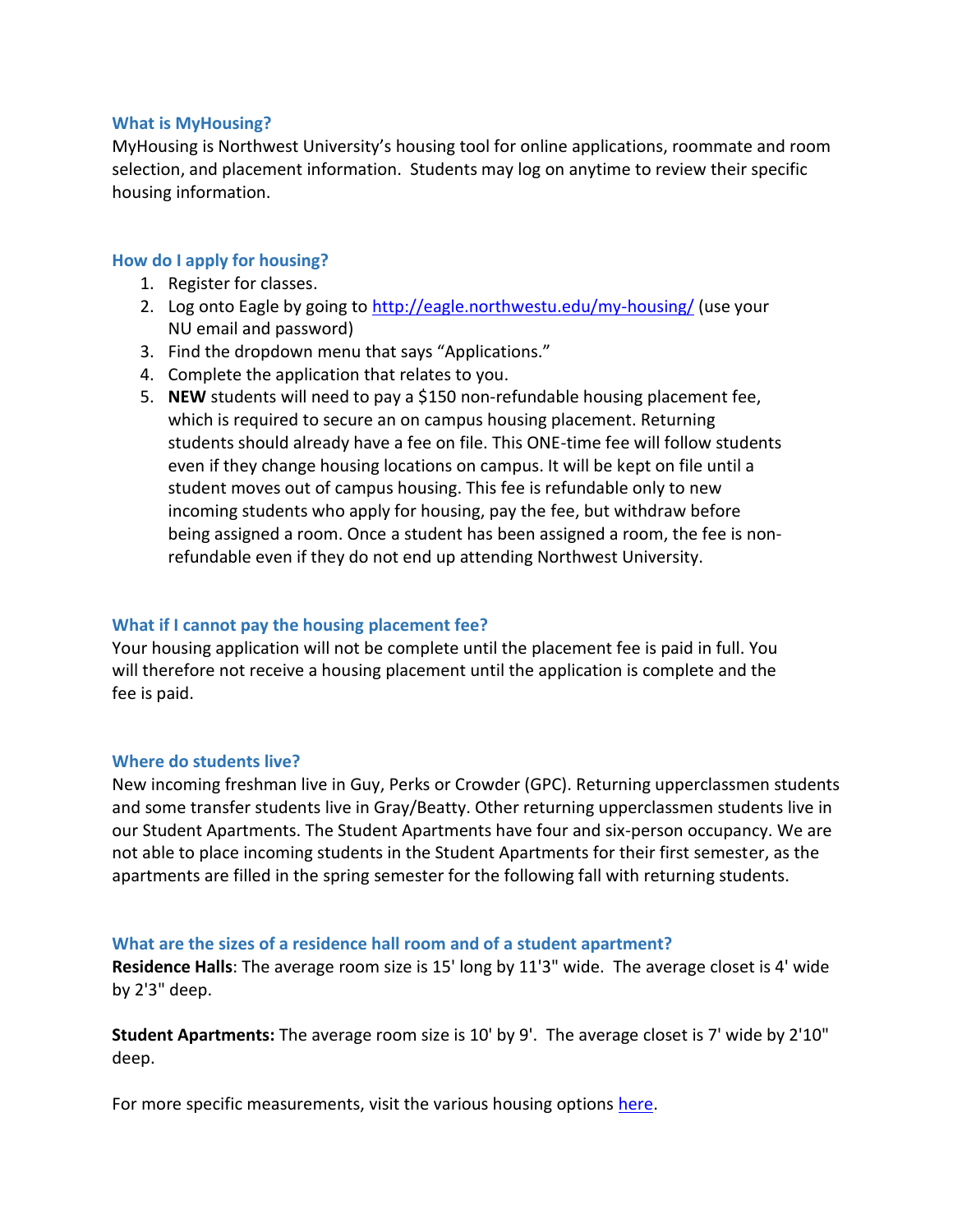#### **Can I tour a room or apartment?**

Please contact admissions at [admissions@northwestu.edu](mailto:admissions@northwestu.edu) to set up a tour of campus.

**What does a residence hall room include?** See our Residence Hall Amenities [here.](http://eagle.northwestu.edu/departments/housing/residence-hall-amenities/)

**What does a student apartment include?** See what our apartments offer [here.](http://eagle.northwestu.edu/departments/housing/student-apartments/)

#### **When will I receive my room and roommate assignment?**

Housing assignments will be sent to your NU email address. To receive a campus housing assignment, you must have a housing application, \$150 housing fee on file, and be registered for classes. If you are not registered for classes, you will not receive a housing placement. Beginning in June, students will be notified of their housing placement the first week of every month. Students can always log onto MyHousing and view their profile and assignment.

#### **What if I'm not happy with my assignment?**

In efforts to establish floor/building community and provide a smooth transition into the academic year, room or roommate changes are not permitted during the first six weeks of the academic semester. Room and roommate assignments are typically for the duration of the academic year. Room or roommate changes may be approved on a case-by-case basis (but only after the first six weeks of each semester), depending on circumstances, available space, and other factors.

\*If you need to request a room or roommate change before moving to campus in August, the housing office will work to grant those requests; changes are not guaranteed. However, after August  $1<sup>st</sup>$ , we are unable to make those accommodations.

## **Can I choose a roommate or a residence hall floor?**

Yes. When filling out the on-campus housing application, please indicate your preference when asked. If you have a roommate request, make sure your requested roommate also lists you as a requested roommate on his or her application as well.

# **What items should I bring?**

See our **To Bring or Not to Bring** list [here.](http://eagle.northwestu.edu/departments/housing/to-bring-or-not-to-bring/)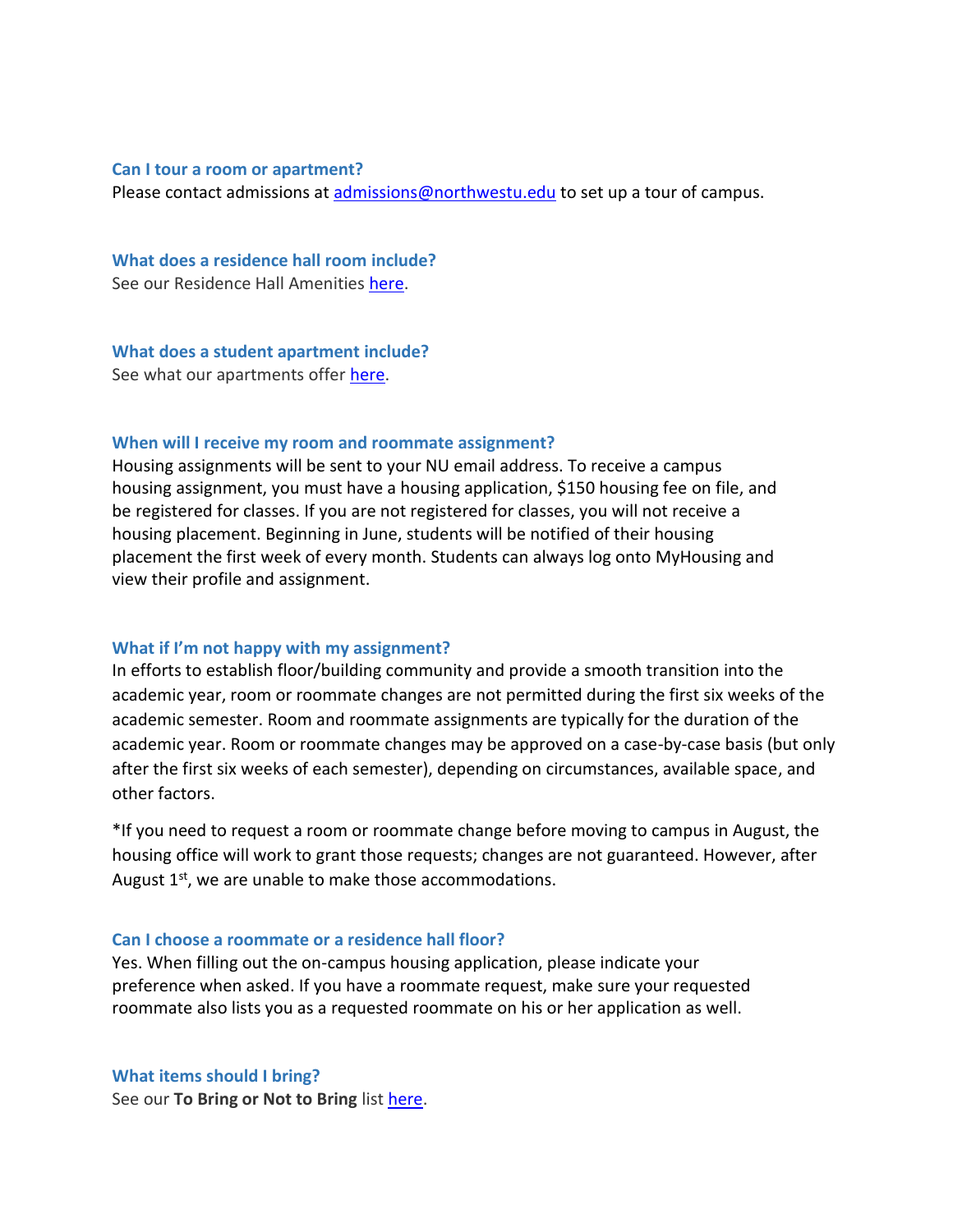# **Can I decorate my room/apartment?**

Yes. You may decorate your room and/or apartment. You are not allowed to paint or use nails, bolts, screws, and many adhesives. We recommend adhesives that are removable, such as poster putty. Some students bring curtains (on tension rods), lights, and pictures. Visit the Living Area Manual for more details. The Living Area Manual is linked under "Resident Resources" [here.](http://eagle.northwestu.edu/departments/housing/new-student-housing/)

# **Can I have visitors in my room/apartment?**

Yes.

Visitation: No person of the opposite sex is allowed in a room or apartment except during visitation hours.

GPC Visitation hours:

7:00 – 10:00 Monday-Friday & 2:00 – 10:00 pm Saturday and Sunday *\*Room doors must be completely open while guests are present.*

Gray/Beatty Visitation hours: 7:00 – 10:00 Monday-Friday & 2:00 – 10:00 pm Saturday and Sunday *\*Room doors must be completely open while guests are present.*

Student Apartment Visitation hours: 12:00 pm – 12:00 pm every day

*\*Bedroom doors must be completely open while guests are present. After 10:00 pm, visitors of the Student Apartments must NOT be in bedrooms, but only in living/dining areas.* 

**Overnight guests:** Residents may host adult overnight guests of the same gender with roommate consent if space is adequate to host a guest in the room. Prior to the visit, students should receive permission via email from their Area Coordinator. Visitors can stay for up to three nights per semester if approved by an Area Coordinator. No visitors of the opposite sex are allowed to stay overnight in a student's room. Guests are the responsibility of the student hosting the visit and are expected to abide by all community handbook regulations. It is the responsibility of the hosting student to convey guest expectations.

**Do I have to eat in the Caf and what does the meal plan include?**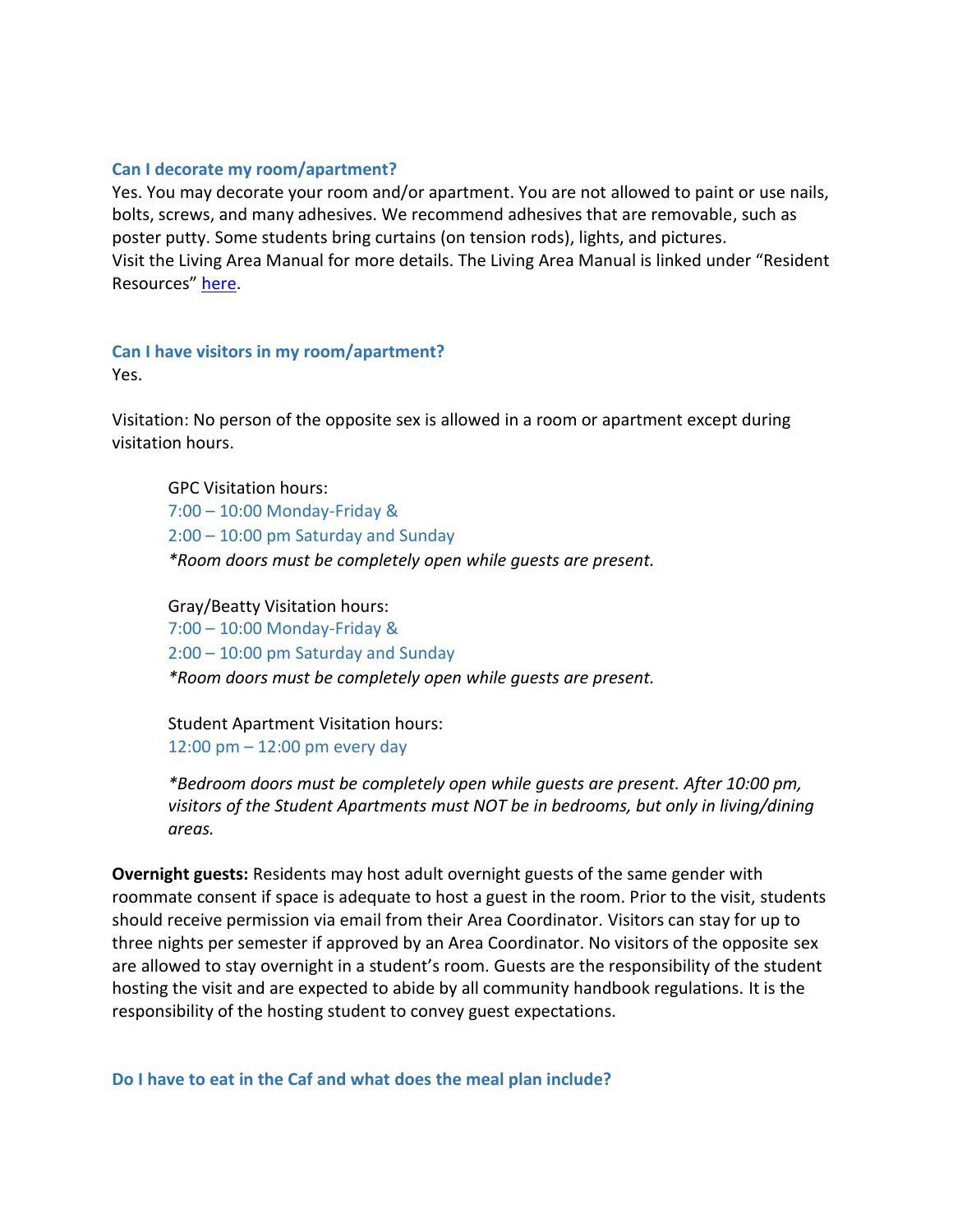Yes, all students in the residence halls have an automatic meal plan attached to their housing charges (it is built into the room and board charge). You are required to have this and cannot opt out of the meal plan. The plan includes unlimited access to the Caf within its hours of operation, as well as \$100 on your student ID card each semester for use in the Aerie Coffee Shop. The meal plan is convenient for students and the Caf provides an atmosphere for community. There is no meal plan included for those living in the student apartments, but student apartment residents do have \$100 per semester on their ID cards for use in the Caf or Aerie.

## **I have a food allergy, what should I do?**

Please contact the Director of Food Services [\(caf@northwestu.edu\)](mailto:caf@northwestu.edu) to discuss your dietary or allergy food needs; they are willing and happy to assist with requests as able. Visit the Caf website for more information at [http://eagle.northwestu.edu/departments/caf/.](http://eagle.northwestu.edu/departments/caf/)

#### **Is there parking?**

Yes. We have parking near the residence halls and a parking lot for those living in the student apartments. There is additional parking around campus. Students with vehicles on campus need to purchase parking passes through Security each academic year by visiting this page: <https://eagle.northwestu.edu/departments/security/parking/>

#### **I am a new student. When can I move in?**

New students will move on to campus the first day of Welcome Weekend. Move in is typically in the morning with the specific hour based on your last name. For more information about moving in and Welcome Weekend, visit the WW page [here.](https://www.northwestu.edu/orientation/) Returning students may come to campus starting the Friday before classes (in the fall semester) and the Sunday before classes (in the spring semester).

## **I am returning for Fall Semester. When can I come back?**

The official return date for students living in residence halls or student apartments is the Friday before classes beginning at 10:00 AM. **NO** early arrivals will be accepted except for those who are already approved or those living in Summer Housing. \*All athletes, WW leaders and other student leaders required to be on campus early are approved once coaches and supervisors submit rosters to the Residence Life and Housing. These students do not need to fill out Summer Housing Applications.

# **I am returning for Spring Semester. When can I come back?**

The official return date for students living in residence halls or student apartments is the Sunday before classes beginning at 10:00 am. **NO** early arrivals are allowed.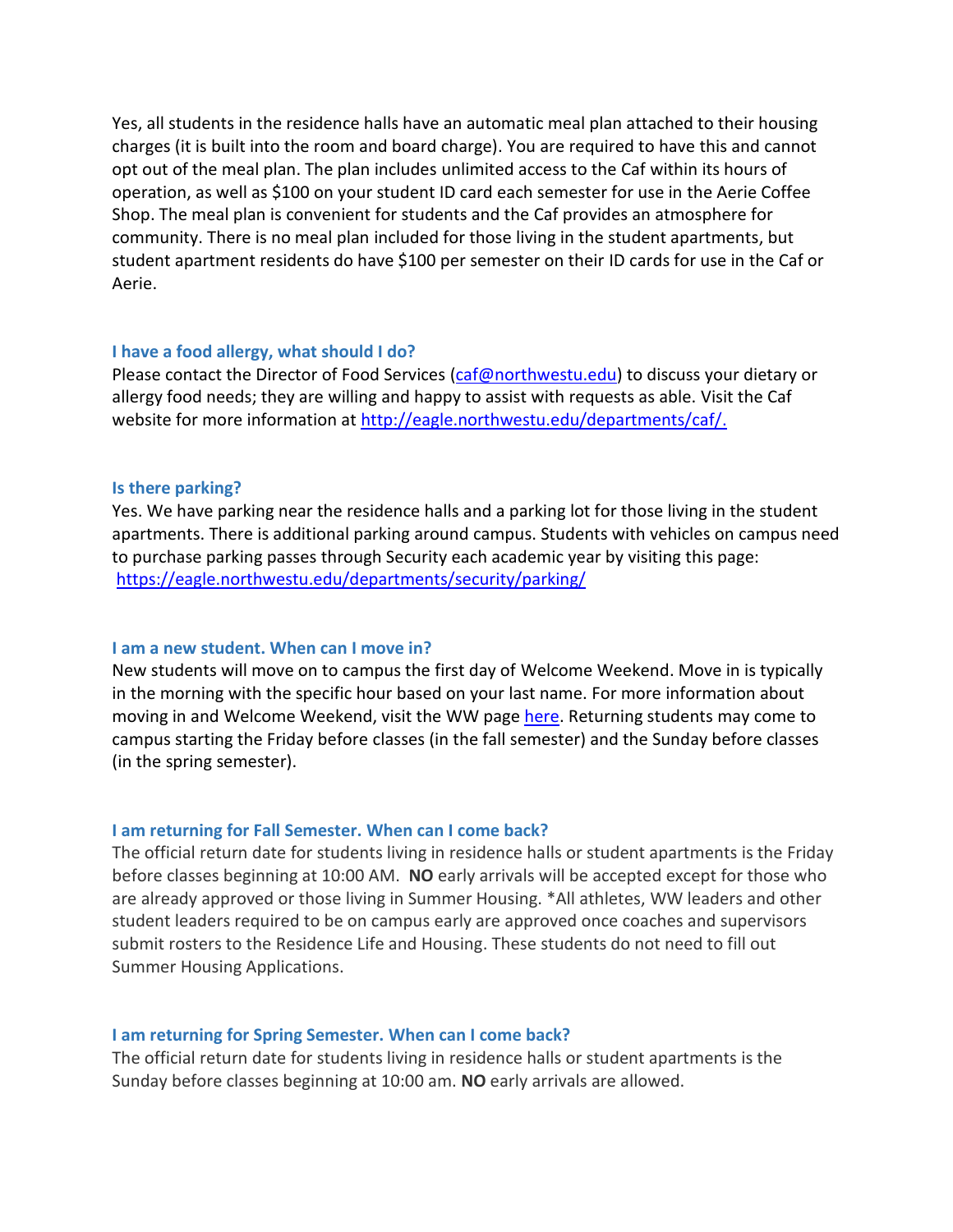## **As a new student, can I arrive to campus before the official move in date?**

Students are not able to move into campus housing before the first day of Welcome Weekend. We understand that some students have to travel from out of state or country, but we do not have the ability to move you in early. You can stay at a local hotel in the area; we have many within a five-mile radius of campus. \*All athletes, WW leaders and other student leaders required to be on campus early are approved once coaches and supervisors submit rosters to the Residence Life and Housing.

## **Can I stay here over the summer?**

Some students are allowed to stay over summer if they meet certain qualifications. Information will go out each spring with this information.

## **Can I leave my stuff in my room or apartment during the summer months?**

At the end of the spring semester, you may NOT leave any belongings in your room/apartment. If any items are left at the end of spring semester, they will be disposed of or donated to charity.

# **What about leaving my stuff over Christmas break?**

If you are returning to campus housing in the spring **AND** you are registered for spring classes, you may leave your personal belongings in your assigned room/apartment over Christmas break. **\*If you are not registered for classes, you will lose your current housing assignment for spring housing and will need to move out of your room on (or before) the Saturday after finals when the semester ends.**

# **Can I stay here over Christmas break?**

Some students are allowed to stay over Christmas Break if they meet certain qualifications. Information will go out each fall with this information.

#### **I'm not returning. How do I check out?**

If you are NOT returning to live on campus the following semester, you must fill out and submit a **Housing Cancellation Form** by December 1st (end of fall semester) and by May 1st (end of spring semester). You will need to contact your RA and schedule a checkout appointment and follow all checkout procedures. You must have your entire room cleaned, all the furniture returned to its original layout (with one set of furniture on each side of the room) and all of your personal belongings removed by the final day in the semester.